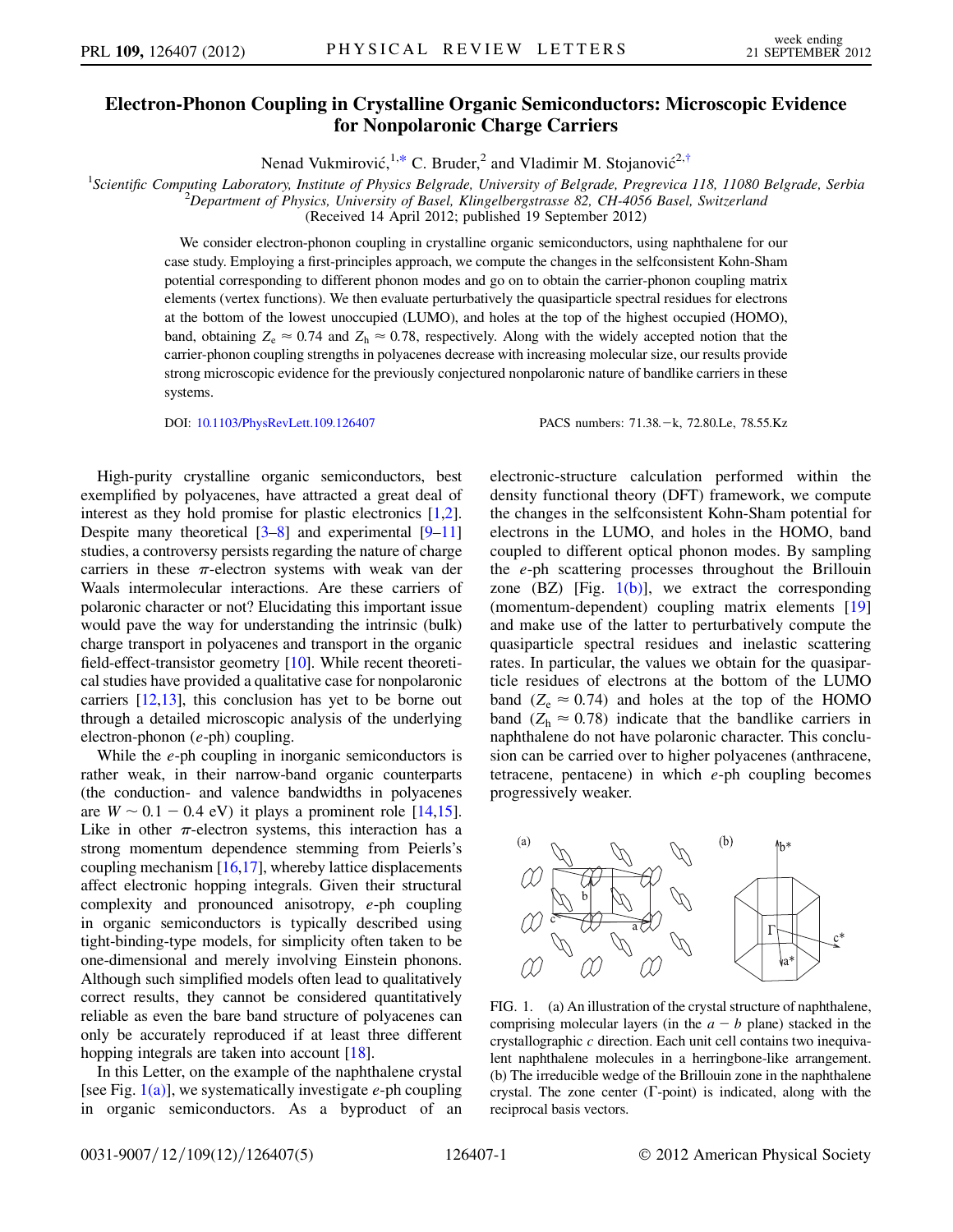We make use of the QUANTUM-ESPRESSO [[20\]](#page-4-10) code, with the core-valence interaction taken into account through a norm-conserving pseudopotential with kinetic energy cutoff of 60 Ry. Our first-principles scheme employs the Perdew-Burke-Ernzerhof generalized gradient approximation exchange-correlation functional with semiempirical correction for van der Waals interaction [[21\]](#page-4-11). The functionals specifically tailored for this type of weak intermolecular interaction have proven to yield accurate cohesive energies of polyacenes [\[22](#page-4-12)]. Our calculations of the phonon spectrum and e-ph matrix elements are based on densityfunctional perturbation theory [\[23](#page-4-13)].

The momentum-space form of the most general (multiband) e-ph-coupling Hamiltonian reads

$$
\hat{H}_{e-ph} = \frac{1}{\sqrt{N}} \sum_{nn',k,q,\lambda} \gamma_{n'n}^{\lambda}(\mathbf{k}, \mathbf{q}) \hat{a}_{n',k+q}^{\dagger} \hat{a}_{n,k} (\hat{b}_{-\mathbf{q},\lambda}^{\dagger} + \hat{b}_{\mathbf{q},\lambda}),
$$
\n(1)

<span id="page-1-0"></span>where  $\hat{a}_{n,k}$  destroys an electron with quasimomentum **k** in the *n*-th Bloch band,  $\hat{b}_{q,\lambda}$  a phonon of branch  $\lambda$  with quasimomentum **q** (frequency  $\omega_{\lambda,q}$ ), and

$$
\gamma_{n'n}^{\lambda}(\mathbf{k}, \mathbf{q}) = \sqrt{\frac{\hbar}{2\omega_{\lambda,\mathbf{q}}} \sum_{S\alpha} e_{S\alpha}^{(\lambda)}(\mathbf{q}) \frac{1}{\sqrt{M_S}}}
$$

$$
\times \langle \psi_{n',\mathbf{k}+\mathbf{q}} | \frac{\partial U_{\text{scf}}}{\partial u_{\mathbf{q}S\alpha}} | \psi_{n,\mathbf{k}} \rangle \tag{2}
$$

stands for the (bare) e-ph interaction vertex functions. In the last expression,  $|\psi_{n\mathbf{k}}\rangle$  and  $|\psi_{n',\mathbf{k+q}}\rangle$  are electronic Bloch states,  $U_{\text{scf}}$  is the selfconsistent Kohn-Sham potential,  $e_{S_{\alpha}}^{(\lambda)}(\mathbf{q})$  is the component of the eigenvector of the dynamical matrix  $D(q)$  corresponding to the displacement of the S-th atom (mass  $M<sub>S</sub>$ ) in direction  $\alpha$  due to the phonon mode  $(\lambda, \mathbf{q})$ , while  $u_{\mathbf{q}S\alpha} \equiv N^{-1} \sum_p \exp(i\mathbf{q} \cdot \mathbf{R}_p) u_{pS\alpha}$ , where  $\mathbf{R}_p$  $(p = 1, \ldots, N)$  denotes unit cells and  $u_{pS_{\alpha}}$  the displacement of the atom S from unit cell p in direction  $\alpha$ .

The crux of our treatment is a first-principles evaluation of the vertex functions in Eq. ([2\)](#page-1-0) for two pairs of HOMOand LUMO-derived bands, respectively denoted by  $HOMO - 1$ ,  $HOMO$  and  $LUMO$ ,  $LUMO + 1$ . These functions incorporate the contributions of the corresponding phonon modes to all the existing e-ph coupling mechanisms. The actual momentum dependence that characterizes the coupling to a given phonon mode depends in a complex way on the underlying molecular-crystal geometry, the symmetry of the mode involved, as well as the spatial directionality of the  $\pi$ -electron orbitals [\[24\]](#page-4-14). Such aspects clearly cannot be accounted for within simplified (low-dimensional) tight-binding-type models, providing a rationale for our rigorous—albeit computationally much more demanding—approach.

The electronic structure and phonon spectra calculations were performed on a uniform  $6 \times 6 \times 6$  momentum grid. The changes of  $U_{\text{scf}}$  with respect to atomic-displacement perturbations were obtained using the PHONON code from the QUANTUM-ESPRESSO  $[20]$  package, while the matrix elements in Eq. ([2\)](#page-1-0) were extracted from the EPW code [\[25\]](#page-4-15). Our own implementation of the Fourier-Wannier interpolation scheme for  $e$ -ph matrix elements  $[19]$  $[19]$  was then used to obtain the matrix elements on a dense  $24 \times 24 \times 24$  grid, which is necessary for achieving high accuracy when computing q-space integrals. The WANNIER90 code [\[26\]](#page-4-16) was employed to get the maximally localized Wannier functions needed for this interpolation scheme. While this methodology has heretofore been used for systems with few atoms per unit cell [\[19\]](#page-4-9), our implementation enabled its application to a system with as many as 36 atoms.

We computed the  $e$ -ph vertex functions for different phonon branches  $\lambda$  and quasimomenta **k**, **q** throughout the BZ. The strong momentum dependence and the anisotropic character of these functions, especially in the  $a - b$ plane, is illustrated in Fig. [2](#page-1-1) for electrons at the bottom of the LUMO band  $(k = 0)$  and holes at the top of the HOMO band  $(\mathbf{k} = 0.5\mathbf{a}^* + 0.5\mathbf{b}^*)$  interacting with the lowest-branch (intermolecular) optical phonons of rotational (librational) origin. This strong momentum dependence serves as evidence for the dominance of the Peierls-type (off-diagonal) e-ph coupling over the strictly local Holstein-type coupling, as the latter yields completely

<span id="page-1-1"></span>

FIG. 2 (color online). Calculated phonon-momentum dependence of the moduli of the *e*-ph vertex functions in the  $a - b$ plane for (a) electrons at the bottom of the LUMO band, and (b) holes at the top of the HOMO band, interacting with phonons of the lowest optical branch (the zone-center energy is 11.4 meV).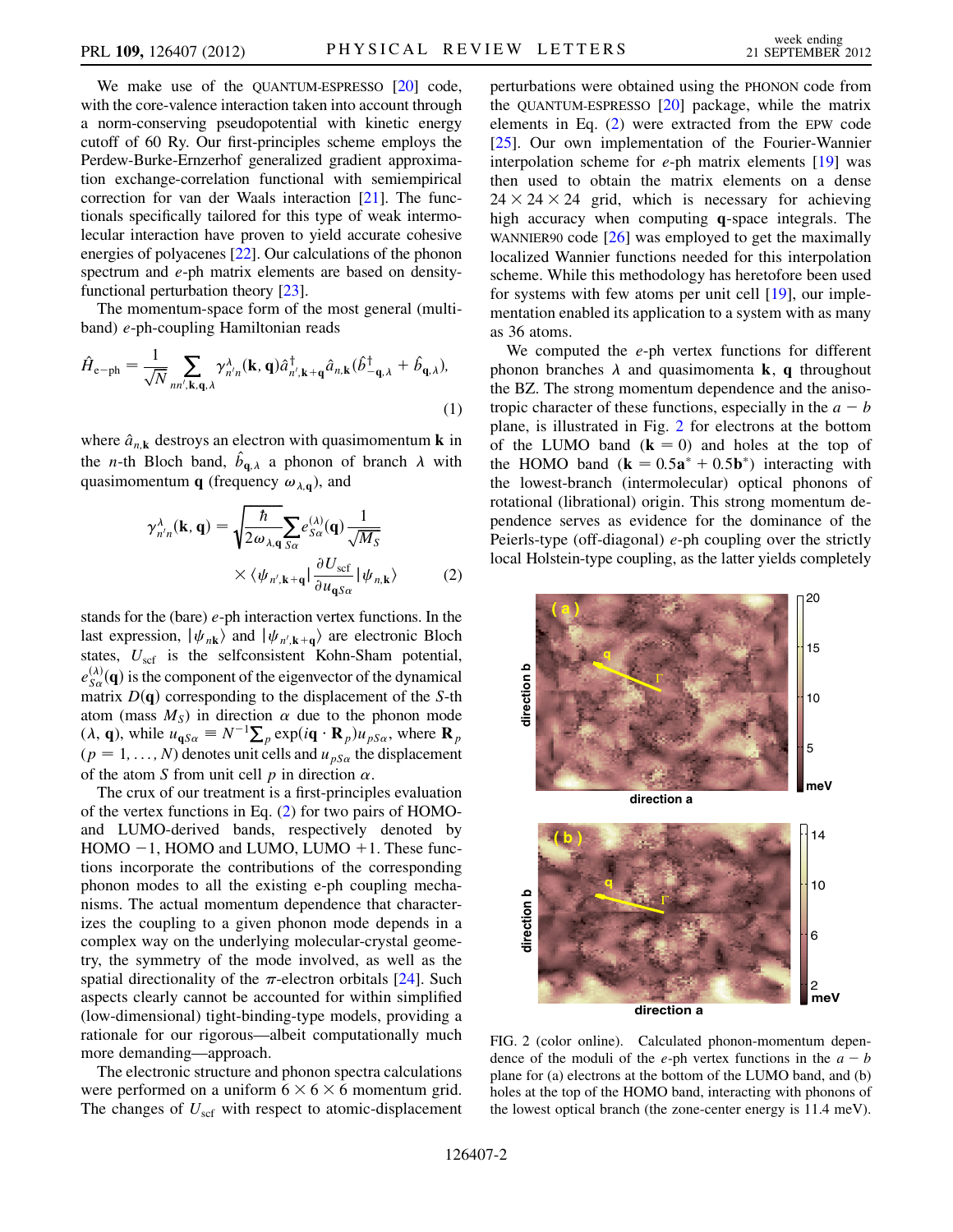momentum-independent vertex functions. Besides, contrary to what is often assumed in the literature, our calculations show that the coupling to the high-energy intramolecular phonon modes is not necessarily much weaker than the coupling to the intermolecular ones. Among the intramolecular branches, the most relevant ones are two pairs with the respective zone-center energies of approximately 172 and 194 meV.

The renormalization due to  $e$ -ph coupling is characterized by the quasiparticle spectral residue  $Z_n(\mathbf{k}) \equiv$  $|\langle \Psi_{n\mathbf{k}}|\psi_{n\mathbf{k}}\rangle|^2$ , where  $|\psi_{n\mathbf{k}}\rangle$  is a bare-electron (or hole) state in the *n*-th Bloch band and  $|\Psi_{n\mathbf{k}}\rangle$  that of the coupled e-ph system. Our calculations show that the average values of the momentum-dependent vertex functions (over all the phonon branches and quasimomenta) are approximately 6.8 meV for the HOMO-band holes and 7.8 meV for the LUMO-band electrons. These average values, i.e., their relative smallness compared to the HOMO- and LUMO bandwidths (234.3 and 207.6 meV, respectively), justify a perturbative evaluation of the quasiparticle residues. Within the framework of Rayleigh-Schrödinger (RS) perturbation theory, in the lowest nonvanishing (second) order, one obtains

<span id="page-2-0"></span>
$$
Z_n^{-1}(\mathbf{k}) = 1 + \frac{1}{N} \sum_{n',\mathbf{q},\lambda} \frac{|\gamma_{n'n}^{\lambda}(\mathbf{k}, \mathbf{q})|^2}{[\varepsilon_n(\mathbf{k}) - \varepsilon_{n'}(\mathbf{k} + \mathbf{q}) - \hbar \omega_{\lambda, \mathbf{q}}]^2},
$$
\n(3)

where  $\varepsilon_n(\mathbf{k})$  is the band dispersion.

Given the pairs of energetically close HOMO- and LUMO-derived bands, for electrons at the bottom of the LUMO band the interband contributions [the terms with  $n' \neq n$  in Eq. ([3](#page-2-0))] originate from the LUMO +1 band, while for holes at the top of the HOMO band such contributions stem from its HOMO-1 counterpart. We obtain  $Z_e \approx 0.74$  and  $Z_h \approx 0.78$  for the quasiparticle residues of electrons and holes, respectively. The contributions of different phonon modes to the quasiparticle renormalization are shown in Fig. [3,](#page-2-1) which illustrates the prominent role of high-energy intramolecular phonons for both electrons and holes. From RS perturbation theory, we also find the carrier binding (relaxation) energies:  $E<sub>b</sub> = 68.7$  meV for electrons (58.8 meV for holes).

To check whether the  $e$ -ph coupling in the system is weak enough for second-order RS perturbation theory to be reliable, we also computed  $Z<sub>e</sub>$  using the selfconsistent Born approximation (SCBA). The SCBA self-energy is based on all second-order diagrams and an infinite (noncrossing) subset of higher-order ones [\[24\]](#page-4-14). Given that the SCBA approach is computationally extremely demanding, the calculation was done using the original  $6 \times 6 \times 6$ grid and taking only the LUMO band into account. The obtained result  $Z_e \approx 0.78$  agrees rather well with the RS result obtained on the same grid and with only intraband processes taken into account ( $Z_e \approx 0.77$ ,

<span id="page-2-1"></span>

FIG. 3 (color online). Upper panel: Contributions of different phonon modes, divided into 20 meV-wide energy intervals, to the quasiparticle renormalization for electrons and holes. Lower panel: Phonon density-of-states (DOS).

slightly larger than  $Z_e \approx 0.74$  obtained on a dense  $24 \times 24 \times 24$  grid). The agreement between the two values suggests that we are in the weak-coupling regime where RS perturbation theory is as accurate as more sophisticated approaches.

The fact that  $Z_h > Z_e$  indicates that the carrier-phonon coupling is somewhat stronger for electrons than for holes, thus corroborating the conclusions of some earlier studies [\[14](#page-4-4)]. Furthermore, the rather large values obtained for  $Z_e$  and  $Z_h$  suggest that the phonon-induced renormalization is insufficient for these carriers to have polaronic character. While a direct comparison to polaron models with dispersionless phonons is not possible, let us mention that, e.g., in the Holstein model  $Z = 0.1 - 0.2$  at the onset of self trapping (the actual value of Z depends on the dimensionality and the ratio of the hopping integral and the relevant phonon energy) [[27](#page-4-17)]. Another argument in favor of nonpolaronic carriers comes from the comparison of their binding energies and the half-bandwiths: the criterion for small (lattice) polaron  $[28]$  $[28]$  $[28]$  formation  $E_b \geq W/2$  is neither satisfied for electrons nor for holes. While our present analysis is restricted to naphthalene, the last conclusion about the nonpolaronic nature of carriers can be generalized to higher polyacenes. The e-ph coupling strengths in these systems are known to decrease (while the HOMO and LUMO bandwidths increase) with increasing molecular size, thus disfavoring polaron formation.

<span id="page-2-2"></span>Quite generally, the total inelastic scattering rate (inverse scattering time) for an electron (or a hole) with quasimomentum  $\bf{k}$  in the *n*-th Bloch band is given by

$$
\left(\frac{1}{\tau}\right)_{n\mathbf{k}} = \frac{2\pi}{N\hbar} \sum_{n',\mathbf{q},\lambda} |\gamma^{\lambda}_{n'n}(\mathbf{k},\mathbf{q})|^2 (\Delta^{\lambda,-}_{n'n} + \Delta^{\lambda,+}_{n'n}),\qquad(4)
$$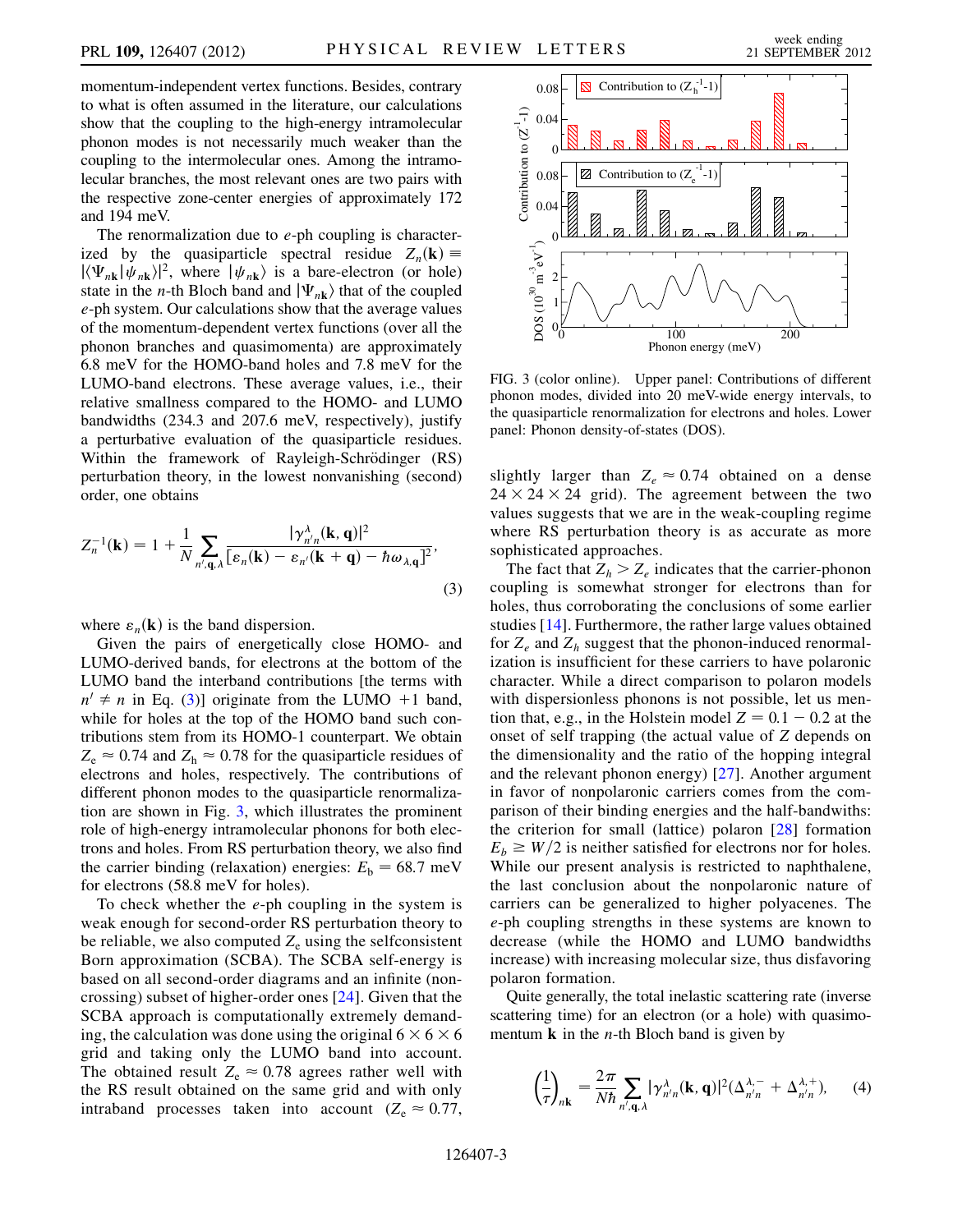<span id="page-3-7"></span>

FIG. 4 (color online). The temperature dependence of inelastic scattering rates for bandlike electron and hole states in naphthalene.

where both the intraband  $(n' = n)$  and interband  $(n' \neq n)$ carrier scattering processes into states with quasimomenta  $k + q$  are taken into account, and

$$
\Delta_{n'n}^{\lambda, \pm} \equiv (n_{\lambda, \mathbf{q}} + 1/2 \pm 1/2) \delta(\varepsilon_{n', \mathbf{k} + \mathbf{q}} - \varepsilon_{n, \mathbf{k}} \pm \hbar \omega_{\lambda, \mathbf{q}})
$$
(5)

corresponds to the emission  $(+)$  or absorption  $(-)$  of a phonon  $(\lambda, \mathbf{q}); n_{\lambda, \mathbf{q}} \equiv [\exp(\hbar \omega_{\lambda, \mathbf{q}}/k_B T) - 1]^{-1}$  are the phonon occupation numbers at temperature T.

Based on Eq. ([4\)](#page-2-2) and the calculated vertex functions, we evaluate the scattering rates at different temperatures for an electron at the bottom of the LUMO band and a hole at the top of the HOMO band, with the interband contributions originating from LUMO  $+1$  and HOMO  $-1$  bands, respectively. The results, displayed in Fig. [4,](#page-3-7) show that for electrons the interband-scattering contribution is practically negligible, while for holes it is rather significant. This can be understood by noting that the HOMO and HOMO-1 bands have a large overlap through much of the BZ [[18](#page-4-8)]. Importantly, from Fig. [4](#page-3-7) it can be inferred that even at room temperature the values of  $\hbar/\tau$  for both electrons and holes are sufficiently smaller than the corresponding bandwidths that we can talk about well-defined, weakly renormalized Bloch states.

Let us now put our results in perspective by clarifying their connection to the existing theories of crystalline organic semiconductors. The long-held consensus that the conventional Bloch-Boltzmann theory is inadequate for describing transport properties of these systems [[3\]](#page-3-4), as well as the awareness of the relevance of e-ph interaction, have led workers in the field to adopt polaron models  $[4–7]$  $[4–7]$  $[4–7]$ . The appeal to such models was partly motivated by the apparent mean free paths of carriers in these systems being even below the intermolecular distance (the Mott-Ioffe-Regel limit). Yet, Troisi et al. [[12](#page-4-2)] put forward the idea of a temperature-driven dynamic disorder of these soft materials, which calls into question the applicability of the band concept but nonetheless allows one to reproduce the metallic-like power-law temperature dependence of the charge mobility seen in experiments. The characteristic duality between the bandlike and incoherent carrier states was finally explained by Fratini and Ciuchi in their semiphenomenological model [[13\]](#page-4-3). One of the crucial assumptions underpinning this model is that the bandlike states are only weakly renormalized by the interaction with lattice vibrations. This weak renormalization, indicating the absence of polarons, is quantitatively demonstrated by our present microscopic study.

To conclude, on the example of naphthalene we have studied carrier-phonon coupling in crystalline organic semiconductors. By combining a rigorous first-principles evaluation of coupling matrix elements and a perturbative many-body analysis, we established that the bandlike carrier states in these systems do not undergo a sufficiently strong phonon-induced renormalization to have polaronic character. Our study provides a useful, up to now unavailable, microscopic insight into the nature of charge carriers in organic molecular crystals.

Useful discussions with F. Giustino are gratefully aknowledged. N. V. was supported by European Community FP7 Marie Curie Career Integration Grant (ELECTROMAT), the Serbian Ministry of Science (Project No. ON171017) and FP7 Projects PRACE-1IP, PRACE-2IP, HP-SEE, and EGI-InSPIRE. V. M. S. and C. B. were supported by the Swiss NSF and the NCCR Nanoscience.

<span id="page-3-2"></span><span id="page-3-1"></span><span id="page-3-0"></span>[\\*n](#page-0-1)enad.vukmirovic@ipb.ac.rs

[†](#page-0-1) vladimir.stojanovic@unibas.ch

- <span id="page-3-3"></span>[1] For an introduction, see N. Karl, in *Organic Electronic* Materials, edited by R. Farchioni and G. Grosso (Springer-Verlag, Berlin, 2001), p. 283.
- [2] G. Giri, E. Verploegen, S. C. B. Mannsfeld, S. Atahan-Evrenk, D. H. Kim, S. Y. Lee, H. A. Becerril, A. Aspuru-Guzik, M. F. Toney, and Z. Bao, [Nature \(London\)](http://dx.doi.org/10.1038/nature10683) 480, 504 [\(2011\)](http://dx.doi.org/10.1038/nature10683).
- <span id="page-3-8"></span><span id="page-3-4"></span>[3] L. Friedman, *Phys. Rev.* **133**[, A1668 \(1964\);](http://dx.doi.org/10.1103/PhysRev.133.A1668) P. Gosar and S.-I. Choi, ibid. 150[, 529 \(1966\);](http://dx.doi.org/10.1103/PhysRev.150.529) H. Sumi, [J. Chem. Phys.](http://dx.doi.org/10.1063/1.437982) 70[, 3775 \(1979\).](http://dx.doi.org/10.1063/1.437982)
- [4] V. M. Kenkre, J. D. Andersen, D. H. Dunlap, and C. B. Duke, [Phys. Rev. Lett.](http://dx.doi.org/10.1103/PhysRevLett.62.1165) 62, 1165 (1989).
- [5] K. Hannewald, V. M. Stojanovic, J. M. T. Schellekens, P. A. Bobbert, G. Kresse, and J. Hafner, [Phys. Rev. B](http://dx.doi.org/10.1103/PhysRevB.69.075211) 69[, 075211 \(2004\)](http://dx.doi.org/10.1103/PhysRevB.69.075211).
- <span id="page-3-9"></span>[6] K. Hannewald, V.M. Stojanović, and P.A. Bobbert, [J.](http://dx.doi.org/10.1088/0953-8984/16/12/011) [Phys. Condens. Matter](http://dx.doi.org/10.1088/0953-8984/16/12/011) 16, 2023 (2004).
- <span id="page-3-5"></span>[7] Y. C. Cheng and R. J. Silbey, [J. Chem. Phys.](http://dx.doi.org/10.1063/1.2894840) 128, 114713 [\(2008\)](http://dx.doi.org/10.1063/1.2894840).
- [8] J.-D. Picon, M. N. Bussac, and L. Zuppiroli, *[Phys. Rev. B](http://dx.doi.org/10.1103/PhysRevB.75.235106)* 75[, 235106 \(2007\)](http://dx.doi.org/10.1103/PhysRevB.75.235106); V. Stehr, J. Pfister, R. F. Fink, B. Engels, and C. Deibel, ibid. 83[, 155208 \(2011\)](http://dx.doi.org/10.1103/PhysRevB.83.155208); C. A. Perroni, V.M. Ramaglia, and V. Cataudella, *[ibid.](http://dx.doi.org/10.1103/PhysRevB.84.014303)* 84, [014303 \(2011\).](http://dx.doi.org/10.1103/PhysRevB.84.014303)
- <span id="page-3-6"></span>[9] W. Warta and N. Karl, Phys. Rev. B 32[, 1172 \(1985\)](http://dx.doi.org/10.1103/PhysRevB.32.1172).